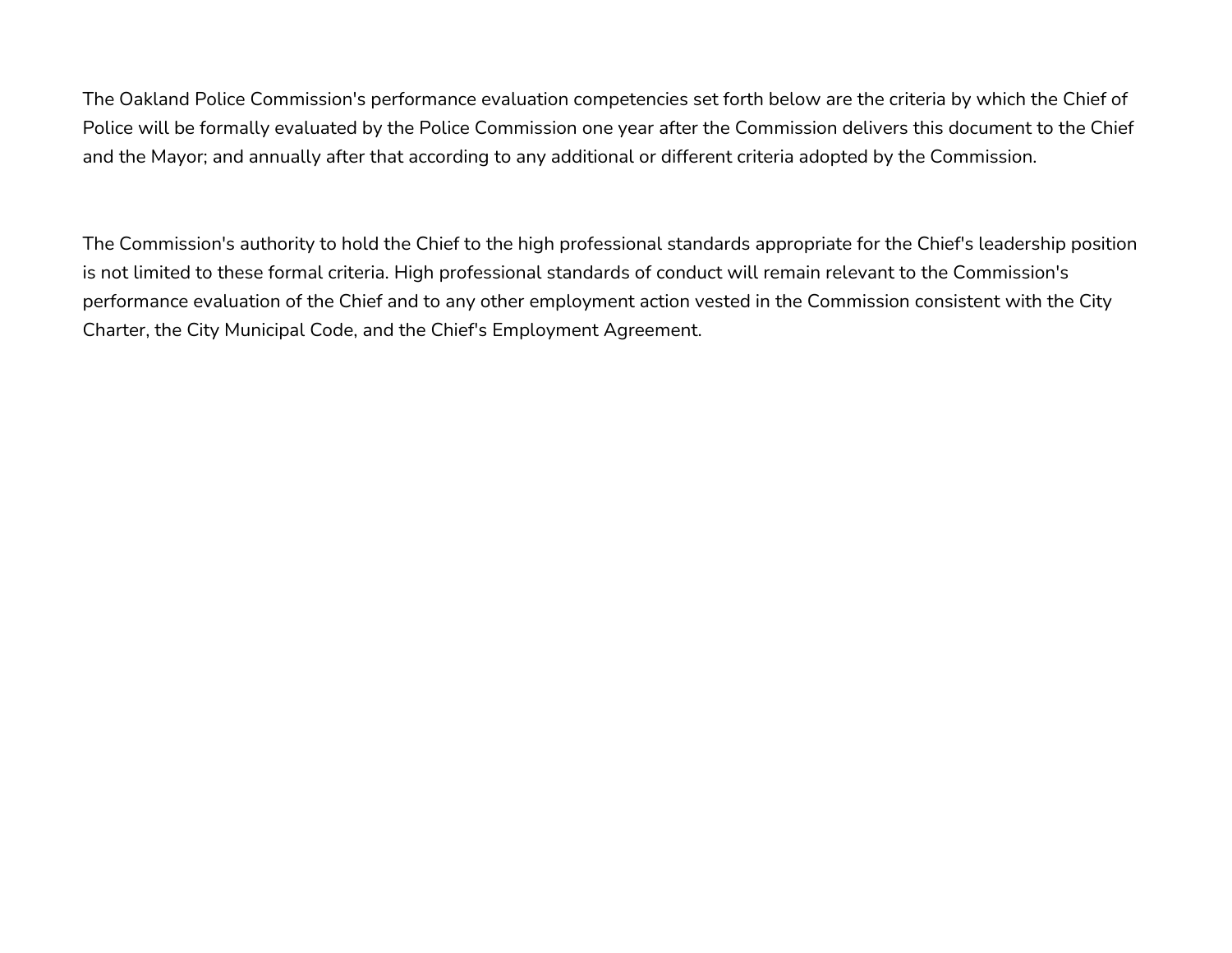#### **PURPOSE**

The Annual Performance Review provides the Commission, as well as key City leaders and stakeholders with a summary of the progress and levels of success achieved by the Chief of Police. This information will be used to identify trends in performance, individual strengths, challenges that might require support to overcome and any areas for future development. Given the Commission's charter mandate to evaluate the performance of the Chief, the Oakland Police Commission has identified key competencies, attributes and expectations of the Chief of Police.

### **HOW TO USE THIS DOCUMENT**

The Chief of Police should independently review each of nine areas, self rate their performance and describe his/her significant achievements of service for each of the areas over the one-year period.

### **RATING SCALE**

**Exceptional** – Performance consistently exceeds standards and requirements. Achievements are well beyond those normally expected of someone in the job. This is a level reserved for individuals whose performance has been consistently excellent.

**Commendable –** Performance is clearly above normal expectations for the position. Individuals with solid experience and welldeveloped skills usually achieve this level.

**Acceptable –** Meets or occasionally exceeds the expected standards, usually able to perform without close supervision. Consistently satisfactory performance. Achievement is at a level normally expected for an individual in the job.

**COMPETENCY**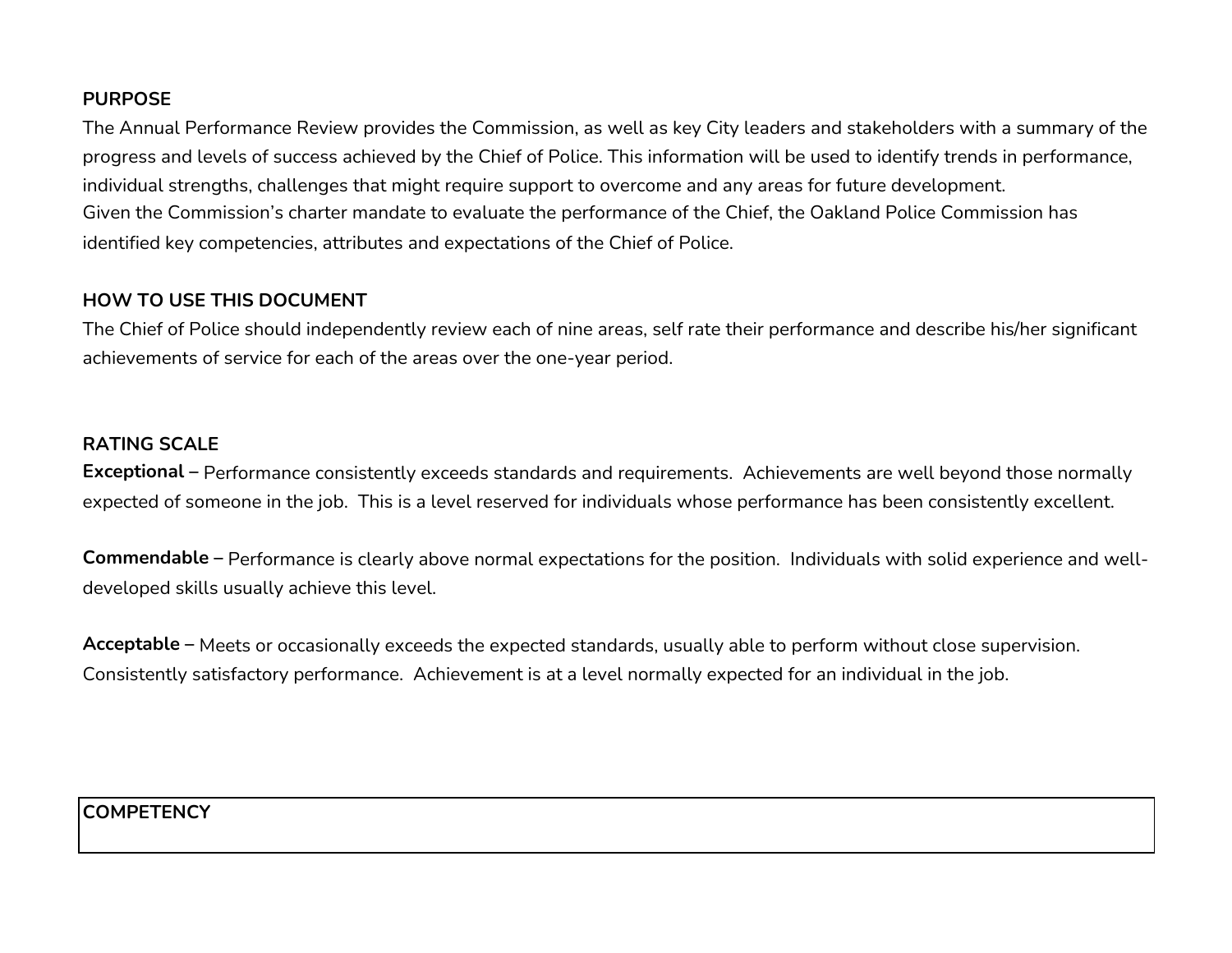# **Integrity/High Moral Character**

*"Law enforcement agencies should acknowledge the role of policing in past and present injustice and discrimination and how it is a hurdle to the promotion of community trust." (President's Task Force on 21st Century Policing). Community trust and the legitimacy of professional policing hinges on leadership with deep integrity, strong morals and honesty.*

The Chief must commit and demonstrate integrity in words, especially if he/she is to garner the trust and faith of his employees, members of the public and City leaders:

+ Provide to the Commission regular updates as to the progress of your published three-year strategic plan

- + Demonstrate a commitment to rebuilding trust with Oakland's youth through specific programs, campaigns and strategies
- + Develop, integrate and track restorative and procedural justice programs
- + Ensure that all Measure Z funds are used appropriately
- + Explore and adopt successful trust-building programs from other cities

+ Enforce the activation of body cameras as police interact with the public - and resolve public concerns and issues regarding delays in activation (DGO)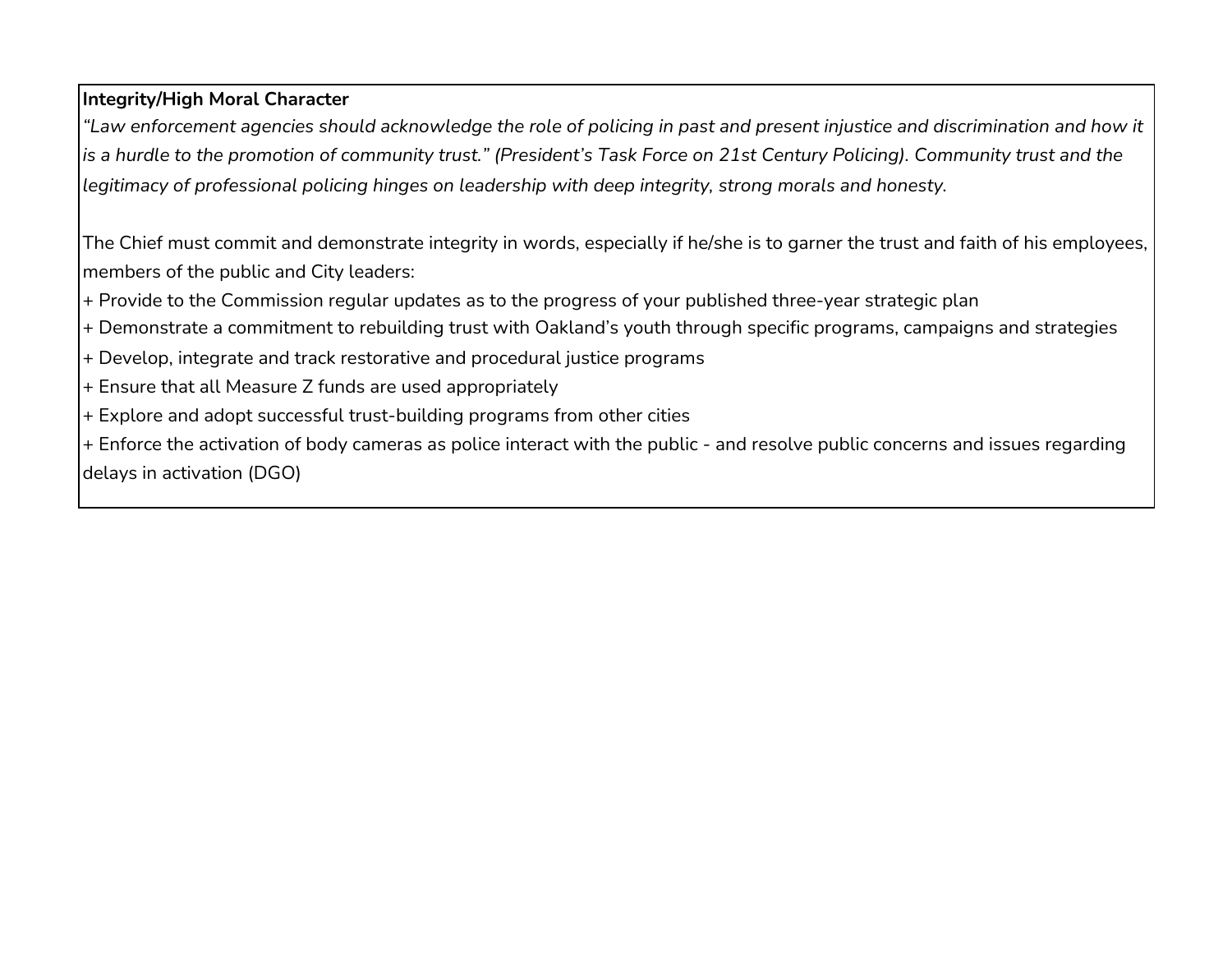# **Service Delivery & Leadership**

Leadership is an act of service to the community as well as to the people being led. A strong balance must be established *between serving the people and goals of the organization. Shared, distributed leadership serves the goal of service leadership by propagating power sharing at every organizational level.* 

The Chief must ensure OPD delivers quality policing services to all residents in a fair and equitable way.

+ Deliver safety and crime prevention in Oakland, prioritizing violent crimes and serious felonies.

D t t t t bilities that the film i in the second description of  $\mathcal{O}(1)$ 

+ Plan, direct, supervise, and coordinate the activities of OPD personnel in serving the public, preserving order, protecting life and property, and enforcing laws.

- + Seek out, craft and implement modern, progressive police management methods.
- + Submit quarterly reports to the Police Commission on analysis of racial disparities in arrests and traffic stops
- + Promote de-escalation and disengagement tactics
- + Take measures to demilitarize the police force.
- + Report to the Commission progress of Dr. Eberhardt's recommendations
- + Ensure a safe and supportive work environment and a fair and inclusive culture in support of healthy staff morale that allows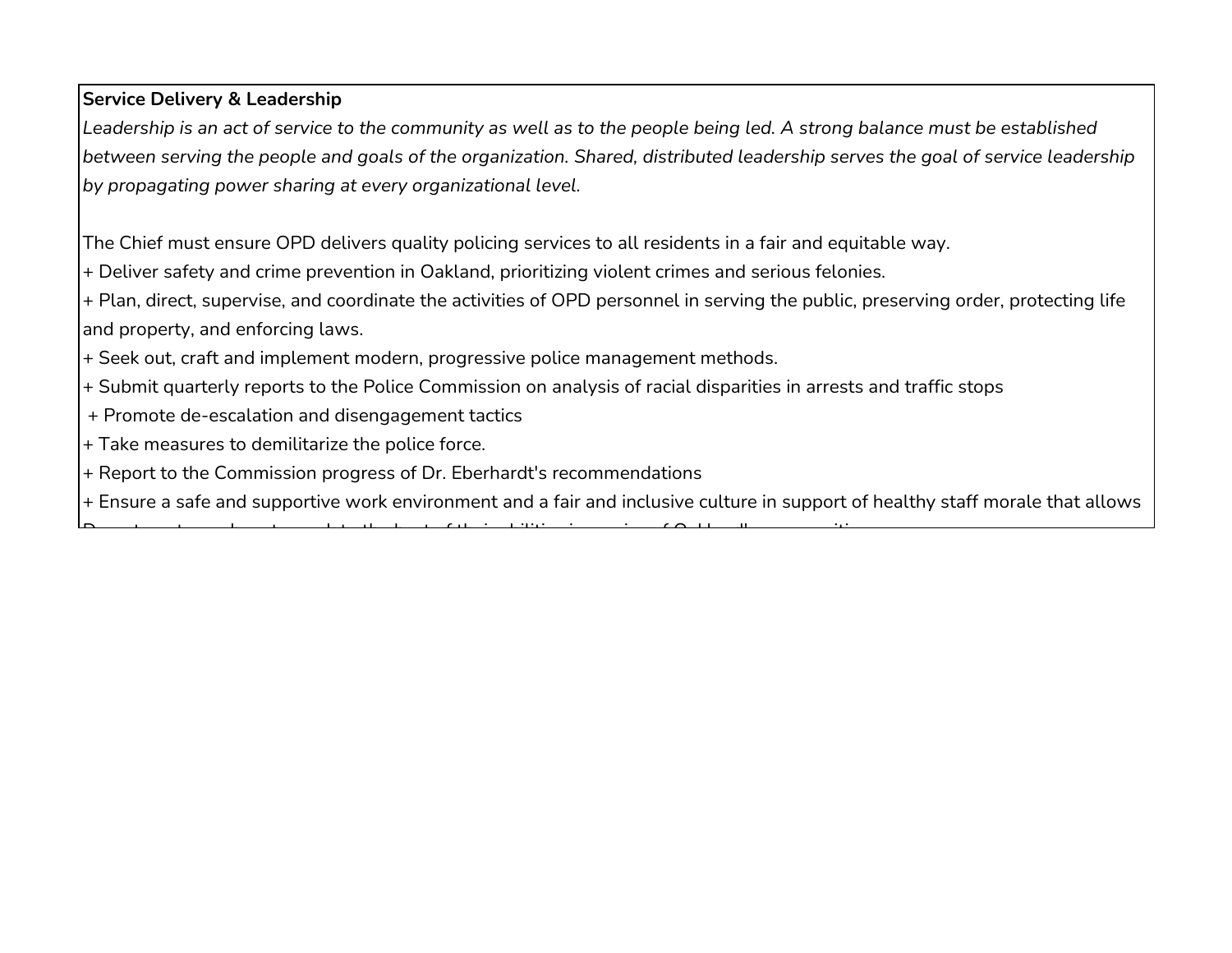## **Visionary & Innovative Leadership**

*Leadership requires a focus on the attainment of a clearly communicated future end-state, a shared vision that is not only understandable but innovative and unhampered by the constraints of the present. Visionary leaders co-create the evolution of the community they serve.* 

The Chief must clearly communicate a future end-state for the Department he helms

+ Develop and begin to implement long-term initiatives that empower the Department to deliver the police services Oakland will need in the future.

+ Identify benchmark jurisdictions and overhaul training and professional development programs to represent and exceed national best practice as it currently stands.

+ Craft and implement employee development plans ensuring equitable performance paths are known and understood

+ Identify benchmark jurisdictions and overhaul training and professional development programs to represent and exceed national best practice

+ Develop, integrate and track program portfolio's identified in your three-year strategic plan, included and not limited to: Ceasefire/Gun Violence Reduction, Procedural Justice and Community Policing Strategy

 $+$  Design and roll out a whistleblower program promoting the spirit of accountability with the Department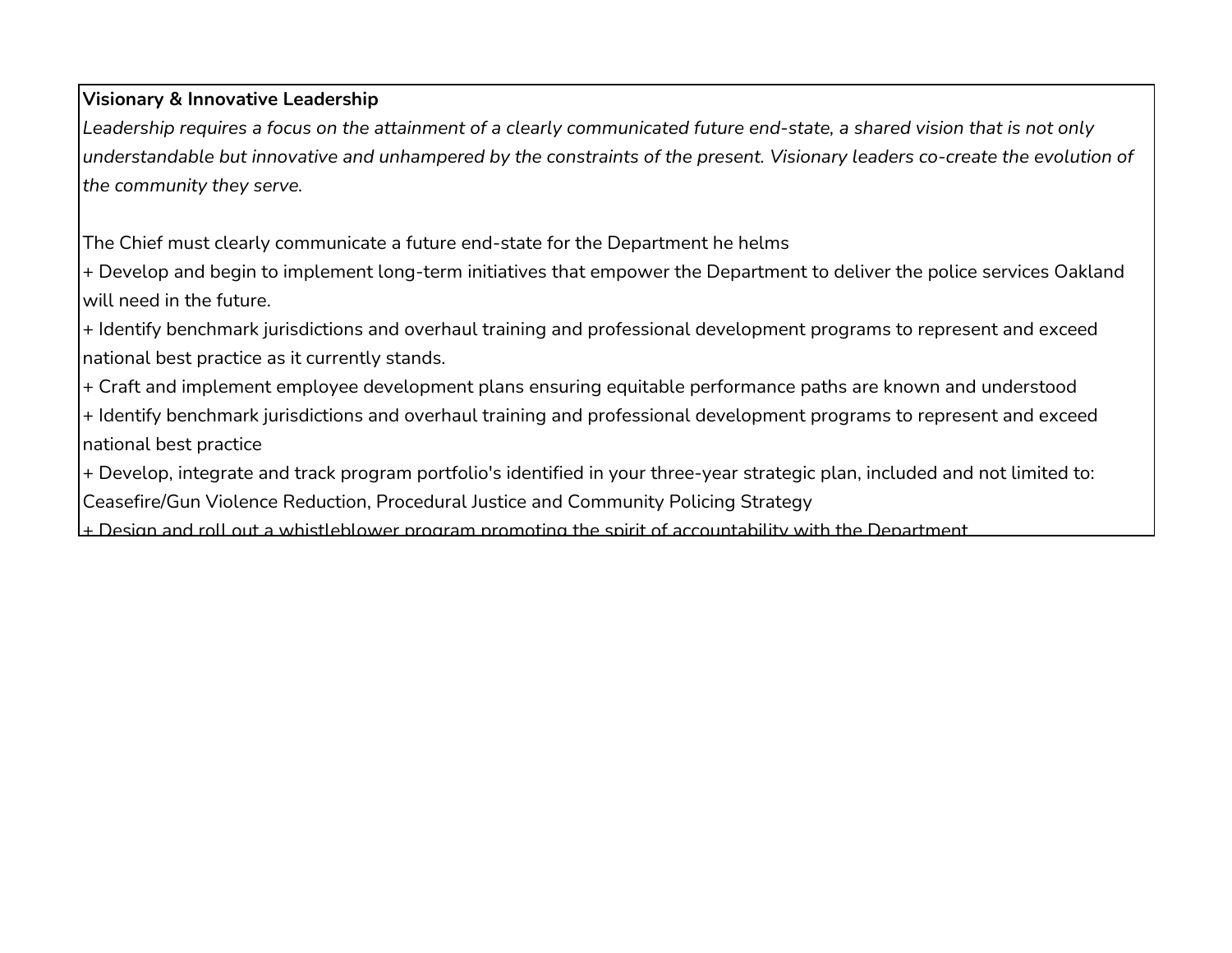## **Adaptive Leadership**

*Adaptive leaders are resourceful; they orchestrate teams toward collaborative solutions as they arise. This must also include the ability to evolve (long-term adaptation). As the needs of the city, residents and communities served continue to evolve, the agency and its leadership must evolve with it.* 

The Chief must exhibit adaptability, as problems arise that are not fully covered by pre-established responses.

+ Exhibit resourcefulness in the face of new challenges

+ Orchestrate teams toward collaborative solutions as they arise.

+ Develop a shared, distributed leadership model that propagates power sharing.

+ Show ways the Department has or intends to shift and evolve to support the evolving needs of Oakland's citizens

+ Renew, revise or develop a recruitment/retention strategy to address local and national trends that influence policing

+ Develop, train, mentor, and elevate a diverse leadership team and leadership pipeline to support the Chief's vision for the

# future of the Department

### **Transparent Leadership (Communication)**

*Leadership requires clear, consistent and transparent communication and the ability to do so with increasingly diverse stakeholders, oftentimes struggling with trauma. A transparent leader's communication style should be timely, direct, and comprehensive, while conveying competence, authority, and empathy.*

The Chief must exemplify clear, consistent and transparent communication with a range of key, diverse stakeholders.

+ Communicate in a timely, direct, and comprehensive manner, while conveying competence, authority, and empathy.

+ Continue to professionalize and expand OPD's ongoing use of social media.

+ Develop and implement channels for public awareness and engagement to ensure broad community voices are heard, and ensure that appropriate action is taken when the Department obtains feedback and community information through these channels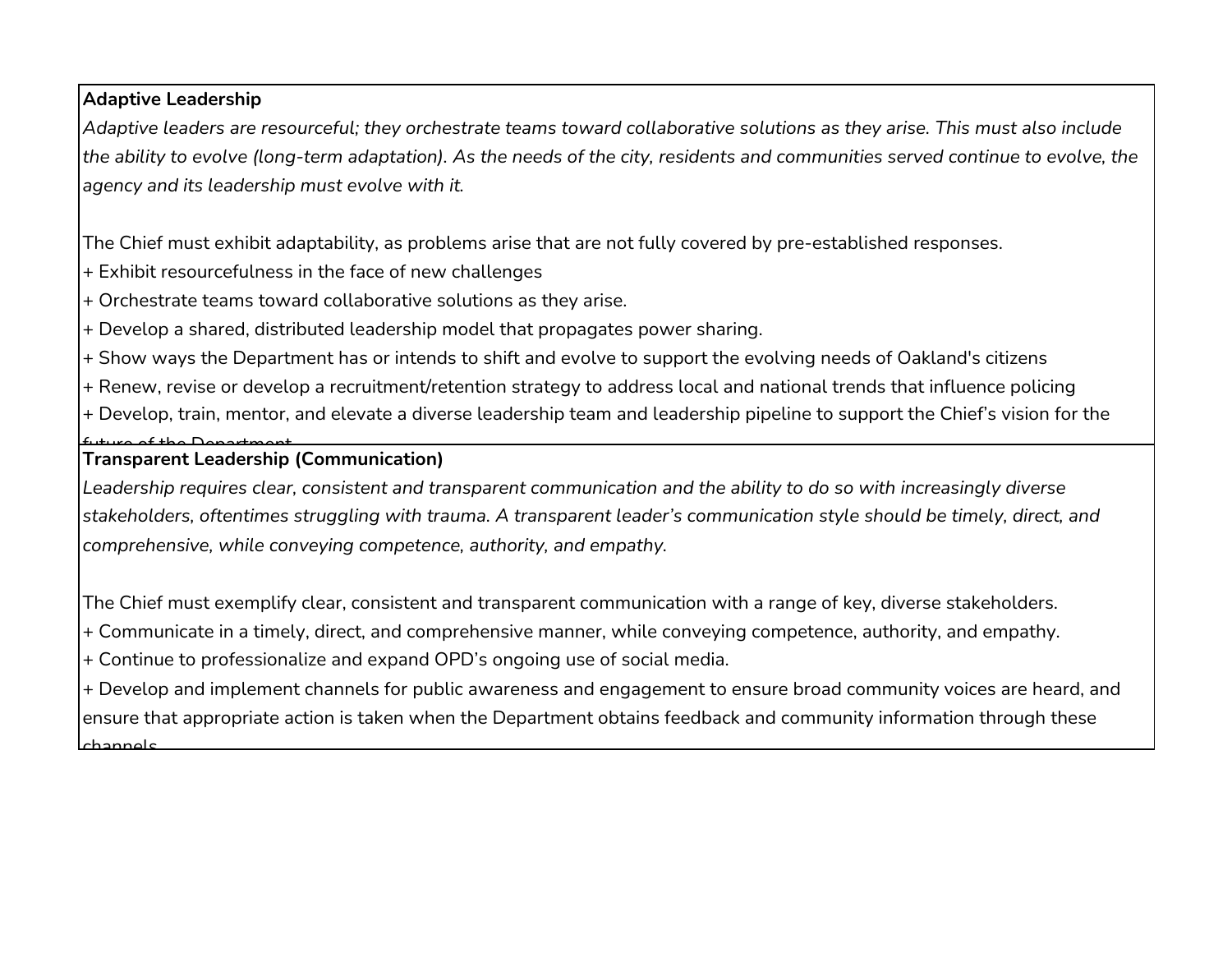### **Relational Leadership**

*The acknowledgement that no one person or agency can be solely responsible for solving any problem emphasize the critical need for strong partnerships and the ability to foster and deepen relationships. This requires high emotional intelligence as well as compassionate, consistent, equity-focused professionalism with all stakeholders*

The Chief must create and maintain strong, key relationships with a wide range of peers in government and stakeholders in community.

+ Exemplify high emotional intelligence as well as compassionate, consistent, equity-focused professionalism with all stakeholders.

+ Forge effective professional relationships with the City departments as well as with other local, state, and federal public safety officials and organizations.

+ Cultivate positive community relations through sustained in-person interaction with all of Oakland's diverse neighborhoods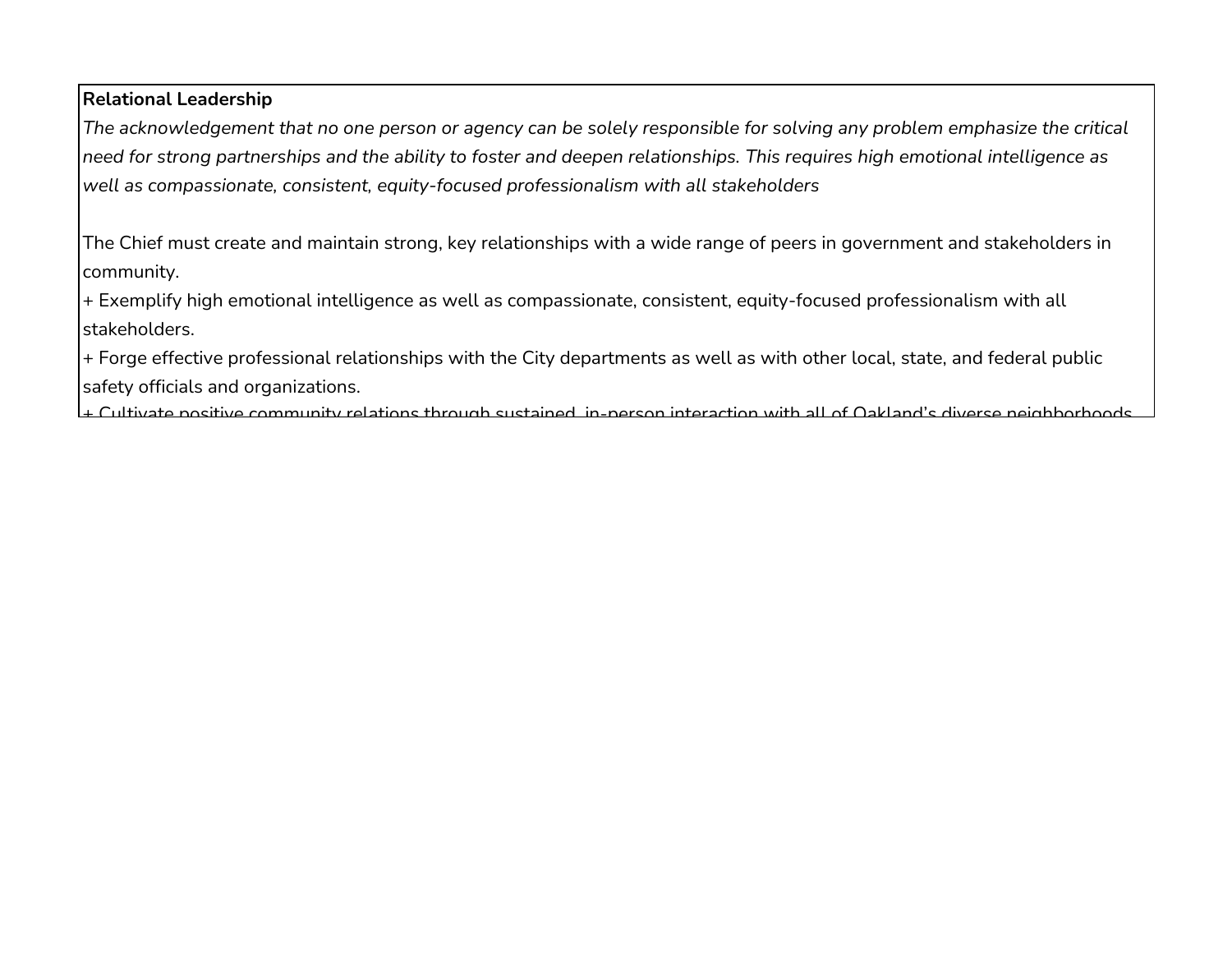## **Sustainability Leadership**

*Sustainability Leadership is critical to the long term success of the agency and the community it serves. The United Nations Brundtland Commission defined sustainable as "meeting the needs of the present without compromising the ability of future generations to meet their own needs." This means the human and environmental impacts of an organization should be paramount to its forward visioning, including the health and well-being of the Oakland Police Department. As the culture keeper of an organization, the leader must model personal sustainability and encourage the same in others. A deep focus on a humanizing culture of equity is foundational to the sustainability of a justice-centered community.* 

The Chief must prioritize the long-term sustainability of the Department and the community OPD serves. By sustainable, we mean "meeting the needs of the present without compromising the ability of future generations to meet their own needs."

+ Renew OPD's commitment to sustainability: including racial justice, environmental justice, and a fair, equitable, and humanizing workplace culture.

- + Promote policies and rules that support the mental and emotional health and well-being of OPD's officers and civilian staff.
- + Understand and address the human and environmental impacts of OPD, including the health and well-being of the force.
- + Implement updated policies related to bias and discrimination

Id tif d'an de la distinction de la titula de la titula de la titula de la titula de la titula de la titula de<br>Estados de la titula de la titula de la titula de la titula de la titula de la titula de la titula de la titul

+ Ensure trainings related to topics concerning equity are modern, comprehensive and conducted regularly.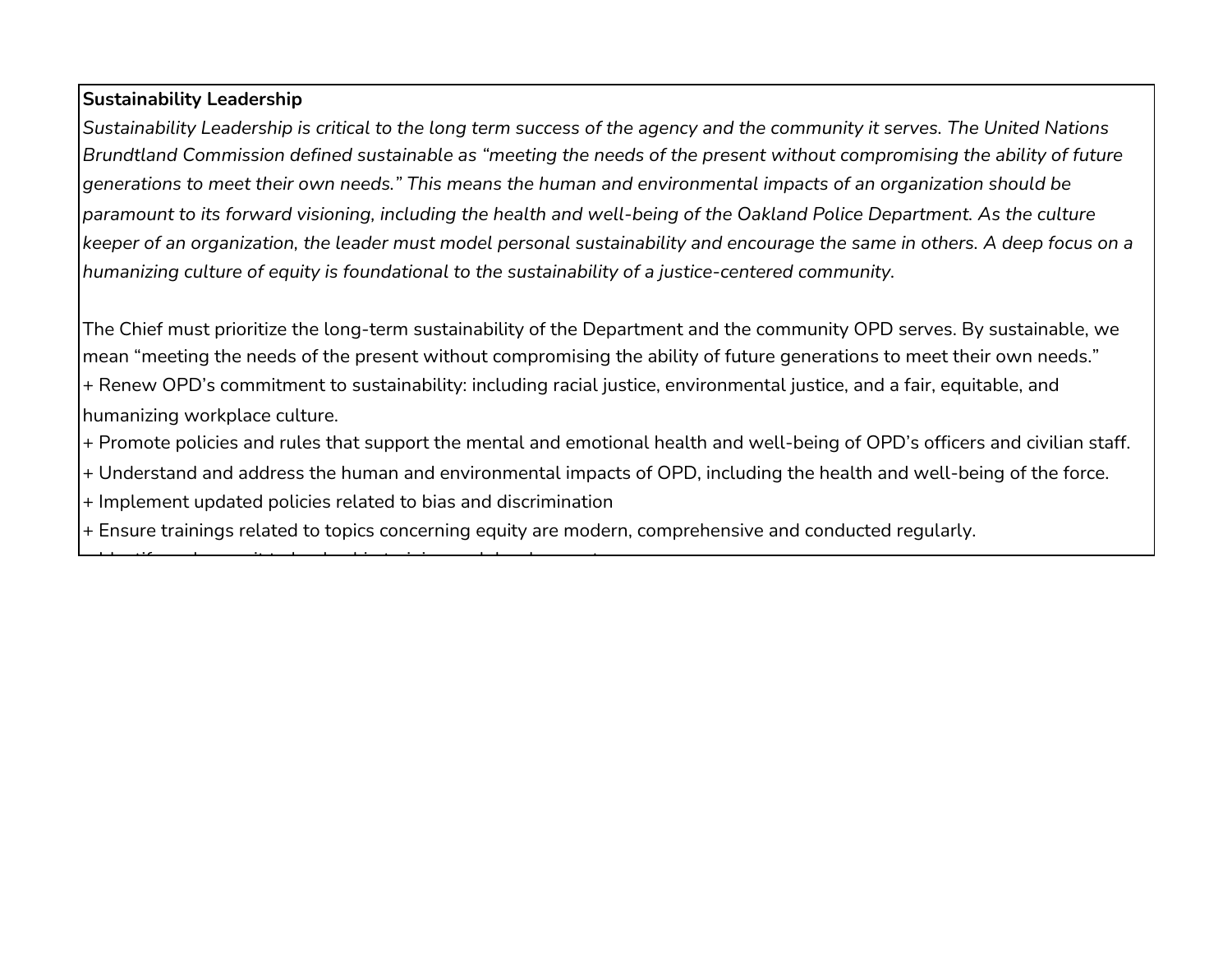## **Culture Transformation**

*The business of policing has been changing and must continue to do so if our Communities are expected in rely on and trust Police Department's to protect and serve. It is imperative that the Department continues to adopt and display a guardian mindset, be ready and brave enough to hold itself accountable, and do the work necessary to rebuild the trust and legitimacy eroded over decades. Sustainable cultural change cannot happen overnight, but requires diligence, creativity, empathy and persistence if the relationship between law enforcement agencies and the communities they serve is ever to improve.*

The Chief must foster a culture of self-examination and constant improvement within the Department.

+ Serve as a model leader who is communicative, confident, collaborative, and decisive; with sensitivity, political acumen, good judgment, astute environmental awareness, strong professional presence, and an inspiring demeanor.

+ Promote fair, principled, and accountable policing.

+ Design and roll out a whistleblower program promoting the spirit of accountability with the Department, that ensures officers can report misconduct safely.

+ Enforce OPC policies that require officer activation of body worn cameras ("BWC") and ensure supervisorial enforcement of

## **N.S.A. Compliance and Post-N.S.A. Preparation**

*The Commission is committed not only to support the Department in competing it's outstanding reform tasks but also ensuring the federal monitor provides the City with consistent, predictable metrics it can use in holding OPD accountable to compliance. Completing the Negotiated Settlement Agreement (NSA) is imperative, but equally important is the Department's commitment to continue the hard work of reform after the IMT's role comes to a close.* 

The Chief must ensure OPD completes all required tasks of the Court-overseen Negotiated Settlement Agreement in Delphine Allen, et al. v. City of Oakland, et al.

+ Schedule and prepare Commission reports of detailed compliance efforts and progress, as well as detailed tracking of any data regularly requested by the independent monitoring team (use of force, stop data and disparities).

+ Develop and present to the Commission a proposed one year work plan through 2023 that sets public expectations about how and when the Department will fully and sustainably comply with all of the NSA tasks and subtasks that are outstanding.

 $+$  Drepare for a Deet N C A Department with strong internal governance systems that is ready to ensure constitutional policing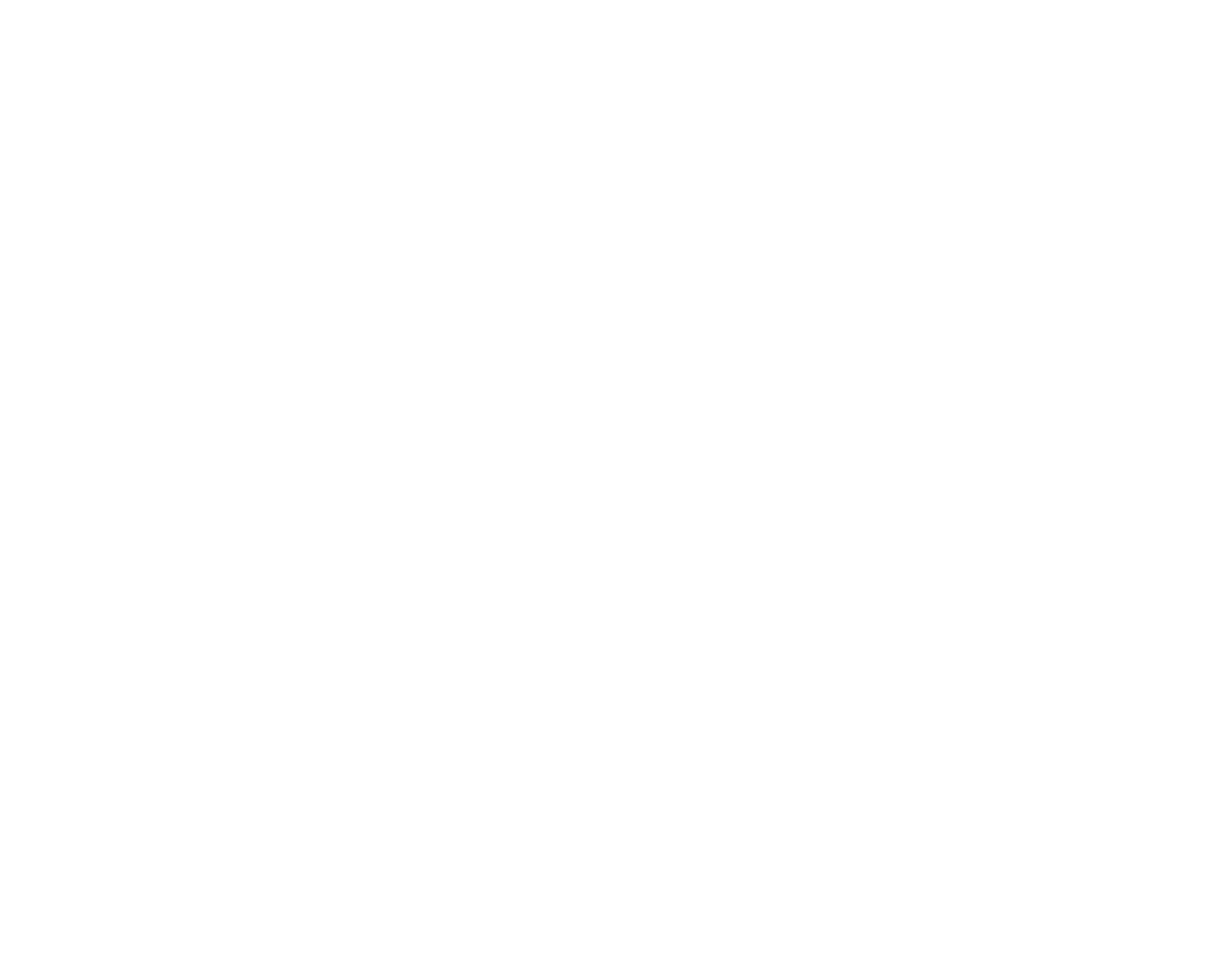| <b>ISELF ASSESSMENT</b> | <b>ICOMMISSION PERFORMANCE</b> | <b>ISTAKEHOLDER FEEDBACK</b> |
|-------------------------|--------------------------------|------------------------------|
|                         | <b>IFEEDBACK</b>               |                              |